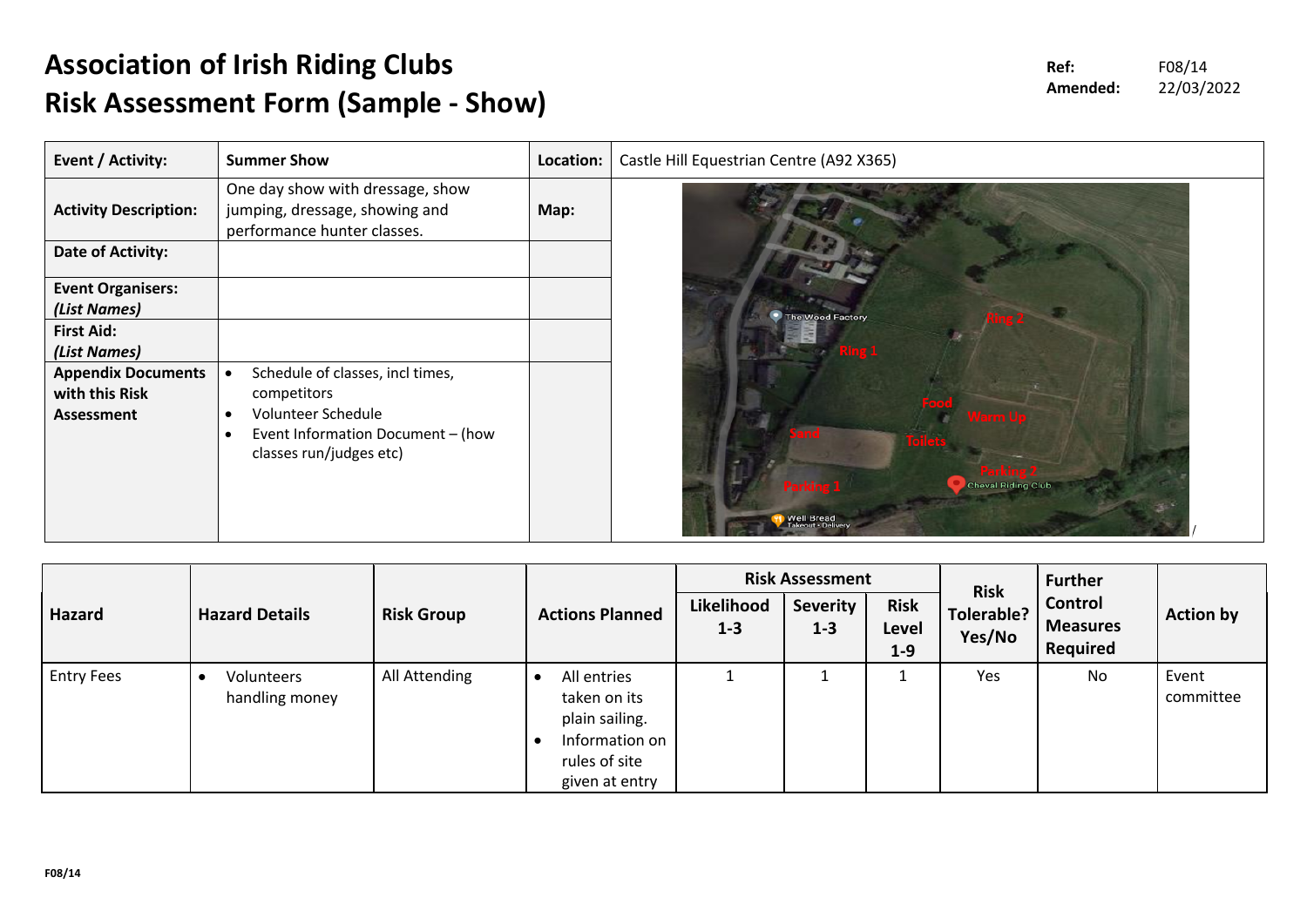| On site<br>traffic/Parking<br>Areas | Safe vehicle routes<br>$\bullet$<br>Parking area<br>$\bullet$<br>Spectators<br>$\bullet$                                                                                           | All attending | $\bullet$<br>$\bullet$                                        | Parking<br>steward to<br>oversee area<br>Adequate<br>signage in<br>place                                                                                                                                                                                                                                                 | $\overline{2}$ | $\mathbf{1}$   | $\overline{2}$ | Yes | No | Event<br>Committee<br>Volunteers<br>tasked with<br>entry                                          |
|-------------------------------------|------------------------------------------------------------------------------------------------------------------------------------------------------------------------------------|---------------|---------------------------------------------------------------|--------------------------------------------------------------------------------------------------------------------------------------------------------------------------------------------------------------------------------------------------------------------------------------------------------------------------|----------------|----------------|----------------|-----|----|---------------------------------------------------------------------------------------------------|
| First<br>Aid/Emergencies            | Medical cover<br>$\bullet$<br>Accident book<br>$\bullet$<br>Accident notice<br>$\bullet$<br>displayed<br>Emergency<br>$\bullet$<br>procedure agreed<br>communications<br>$\bullet$ | All attending | $\bullet$<br>$\bullet$<br>$\bullet$<br>$\bullet$<br>$\bullet$ | First aid cover<br>adequate for<br>whole period<br>First aid kit<br>available<br>Mobile phone<br>reception<br>Eircode known<br>Signage in<br>place listing<br>first aider                                                                                                                                                | $\mathbf 1$    | $\overline{2}$ | $\overline{2}$ | Yes | No | Emergency<br>Services to<br>be contacted<br>if required<br>First Aider on<br>site at all<br>times |
| <b>Welfare Facilities</b>           | <b>Toilet facilities</b><br>$\bullet$<br>Handwashing<br>$\bullet$                                                                                                                  | All attending | $\bullet$<br>$\bullet$                                        | The venue<br>should provide<br>toilet and hand<br>washing<br>facilities for<br>the visitors,<br>should they be<br>required whilst<br>on site, and<br>cleaned<br>thoroughly<br>following use.<br>A cleaning<br>record should<br>be visible in<br>the facilities,<br>detailing all<br>areas which<br>should be<br>cleaned. | $\overline{2}$ | $\overline{2}$ | $\overline{4}$ | Yes | No |                                                                                                   |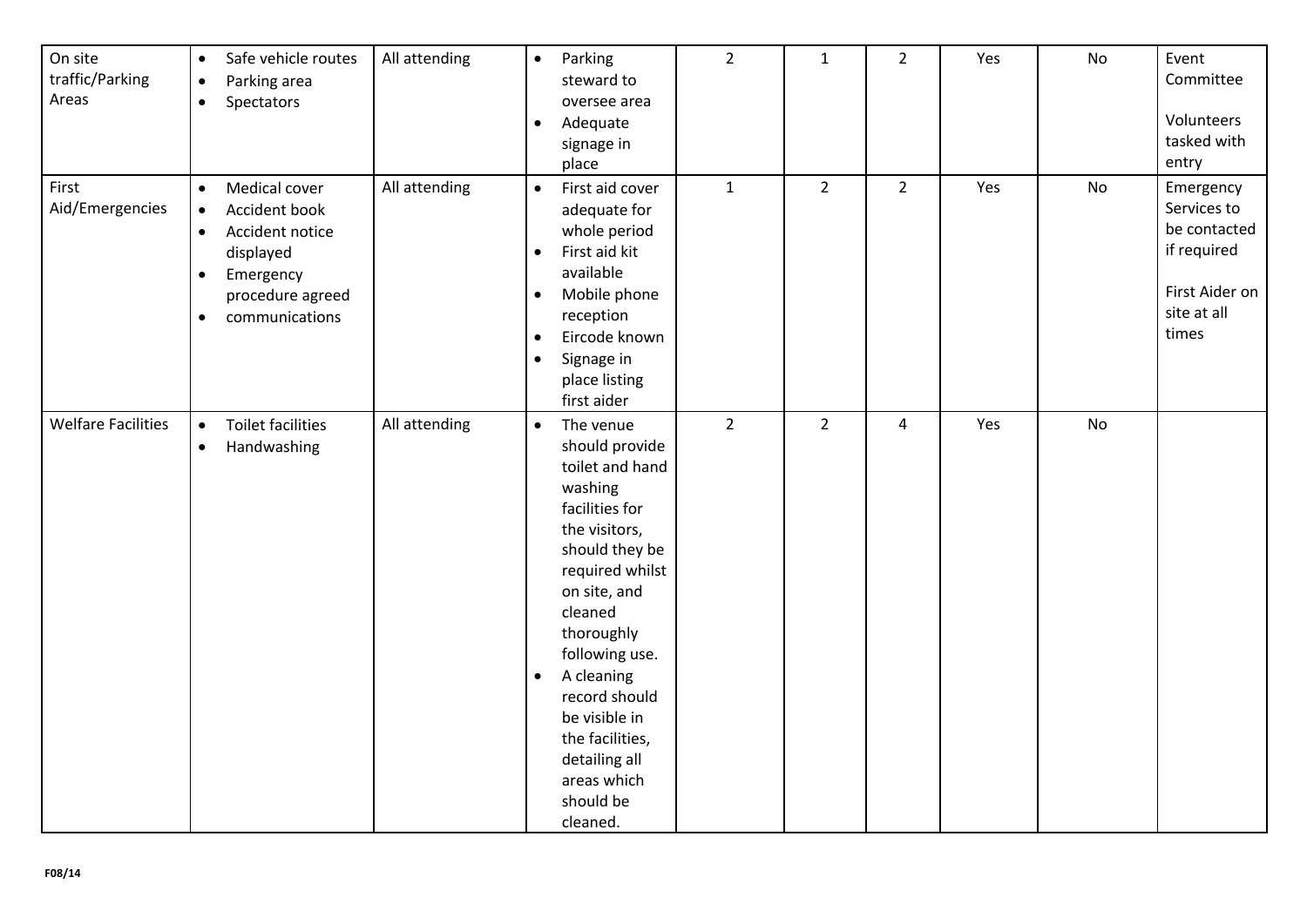| Caterers                   | $\bullet$<br>Adequate food<br>hygiene procedures<br>Insured and<br>$\bullet$<br>certified                                                     | All attending | $\bullet$<br>$\bullet$<br>$\bullet$<br>$\bullet$ | Catering on<br>site<br>Training<br>information<br>for staff<br>provided<br>Insured                                                                                                                             | $\mathbf 1$ | $\overline{2}$ | $\overline{2}$ | Yes | No        | Catering<br>provided by<br>(name<br>company)<br>All insurance<br>and<br>certificates<br>received                     |
|----------------------------|-----------------------------------------------------------------------------------------------------------------------------------------------|---------------|--------------------------------------------------|----------------------------------------------------------------------------------------------------------------------------------------------------------------------------------------------------------------|-------------|----------------|----------------|-----|-----------|----------------------------------------------------------------------------------------------------------------------|
| Arena                      | Ground conditions<br>$\bullet$<br>Public access<br>$\bullet$<br>Communications<br>$\bullet$<br>Viewing area<br>$\bullet$<br>Infection control | Attendees     | $\bullet$<br>$\bullet$                           | Inspect<br>competition<br>area before<br>start<br>Entrance and<br>exit gates<br>supervised                                                                                                                     | $2^{\circ}$ | $\mathbf{1}$   | $\overline{2}$ | Yes | No        | Sand $-$<br>dressage &<br>prix caprilli<br>Arena 1-<br>showjumping<br>& Showing<br>Arena 2-<br>Performance<br>Hunter |
| Spectators/public<br>areas | Access conditions                                                                                                                             | access        | $\bullet$<br>$\bullet$                           | Spectators to<br>be kept away<br>from areas<br>with horses, ie<br>warm up area<br>and<br>competition<br>area<br>Volunteers in<br>place to<br>ensure that<br>spectators<br>don't access<br>areas with<br>horses | $\mathbf 1$ | $\mathbf{1}$   | $\mathbf{1}$   | Yes | <b>No</b> |                                                                                                                      |